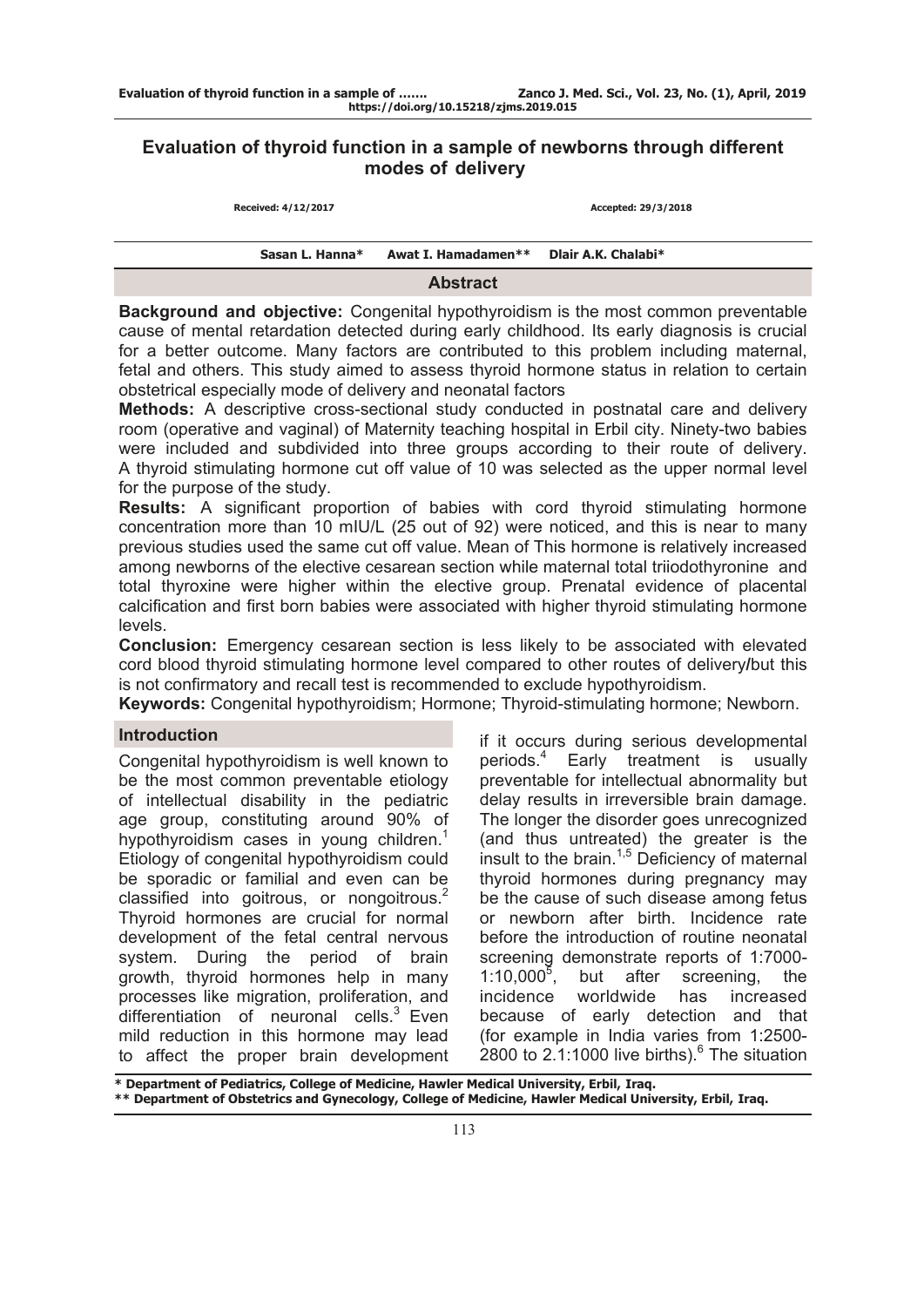in Iraq still not clear with few regional studies and most districts have no annual survey or routine screening for thyroid function. Over the period of 10 years, 45 children under 12 years diagnosed with hypothyroidism were encountered in Endocrine and Diabetes Clinic for Children in Al-Kadhymia Teaching Hospital College of Medicine, Al-Nahrain University Baghdad, Iraq. Five (11.1%) patients had Hashimoto thyroiditis, and 40 (88.9%) were diagnosed with congenital primary hypothyroidism.<sup>2</sup> Many researchers have indicated the sample of cord blood Thyroid Stimulating Hormone (TSH) in term neonates as a screening test for congenital thyroid hypofunction.<sup>7,8</sup> This screening tool is an attractive way because of its simplicity and accessibility. Fuse et al. recommended that mixed cord sample is a good technique for screening for hypothyroidism at birth.<sup>9</sup> Even Walfish established that cord TSH level is more sensitive and specific as compared to cord or filter paper sample of thyroxine level (T4) at 3-5 days of age. It is therefore critical to make the newborns screened within three months of birth. If the initial results were a low level of T4 hormone and raised TSH, additional**/** samples**/**recommended to confirm a diagnosis of congenital hypothyroidism.<sup>1</sup> Most authors endorse to repeat tests if initial were cord blood to confirm results. The recall percentages for confirmatory detection have been variable for example in India have recalled newborns with cord blood TSH levels of more than 20  $\mu$ U/L<sup>7</sup> while in Thailand have used value of 30 mIU/L $^6$  with recall rates of (1.83% and 1.1%) correspondingly with additional reduction to 0.43 and 0.42% if the cut off levels were increased to 40 μU/L. Other recall rates were ranging between above 20 μU/L, 30 and 40 μU/L, respectively. Prognosis for the intellectual function is outstanding if treatment is started postnatal immediately or soon before one month of age.<sup>10</sup> Fewer than 5% of those with congenital hypothyroidism are detected clinically initially, earlier than laboratory

diagnosis. So the physician usually depends on newborn screening tests for the quick diagnosis. Regular screening is still not universal especially among developing countries like Iraq and Nigeria.<sup>8</sup> Additional problems may be defect in visuospatial managing and selective memory and sensorimotor deficiencies. The emotional and economic impact on the parents and community can be lowered if the medication is started earlier. This is why quick neonatal discharges after birth, which is a common practice; necessitate the significance of cord blood TSH as a screening test/which should not be neglected.<sup>6</sup> Some researchers reported that (labor pain, duration of labor, and uterotonic agents) had no influence on cord blood TSH and thyroid hormones but only the mean cord TSH in (vacuum extractions) was significantly greater than that of vaginal and cesarean deliveries.<sup>11</sup> Most of the studies highlighted that the distinction between cord serum TSH results in different types of deliveries were temporary and the increase of cord TSH suggested delivery strain, which has no effect on TSH test on the  $5<sup>th</sup>$  day oflife.<sup>12</sup> This study aimed to assess the effect of the mode of delivery on the thyroid function of newborns. Other specific objectives included assessing the effect of fetal, obstetric and demographic data on thyroid function.

## **Methods**

A cross-sectional study was conducted over three months' period between 1<sup>st</sup> July 2016 and 31<sup>st</sup> September 2016. The study included 92 newborn babies delivered by different modes in Maternity teaching hospital in Erbil (postnatal care and neonatal department), those with known maternal thyroid dysfunction, their mother receives regular drugs affecting thyroid function, obvious anomalies or prenatal evidence of systemic disorder were excluded from the study. The sample was subdivided into three groups according to the mode of delivery: vaginal (NVD),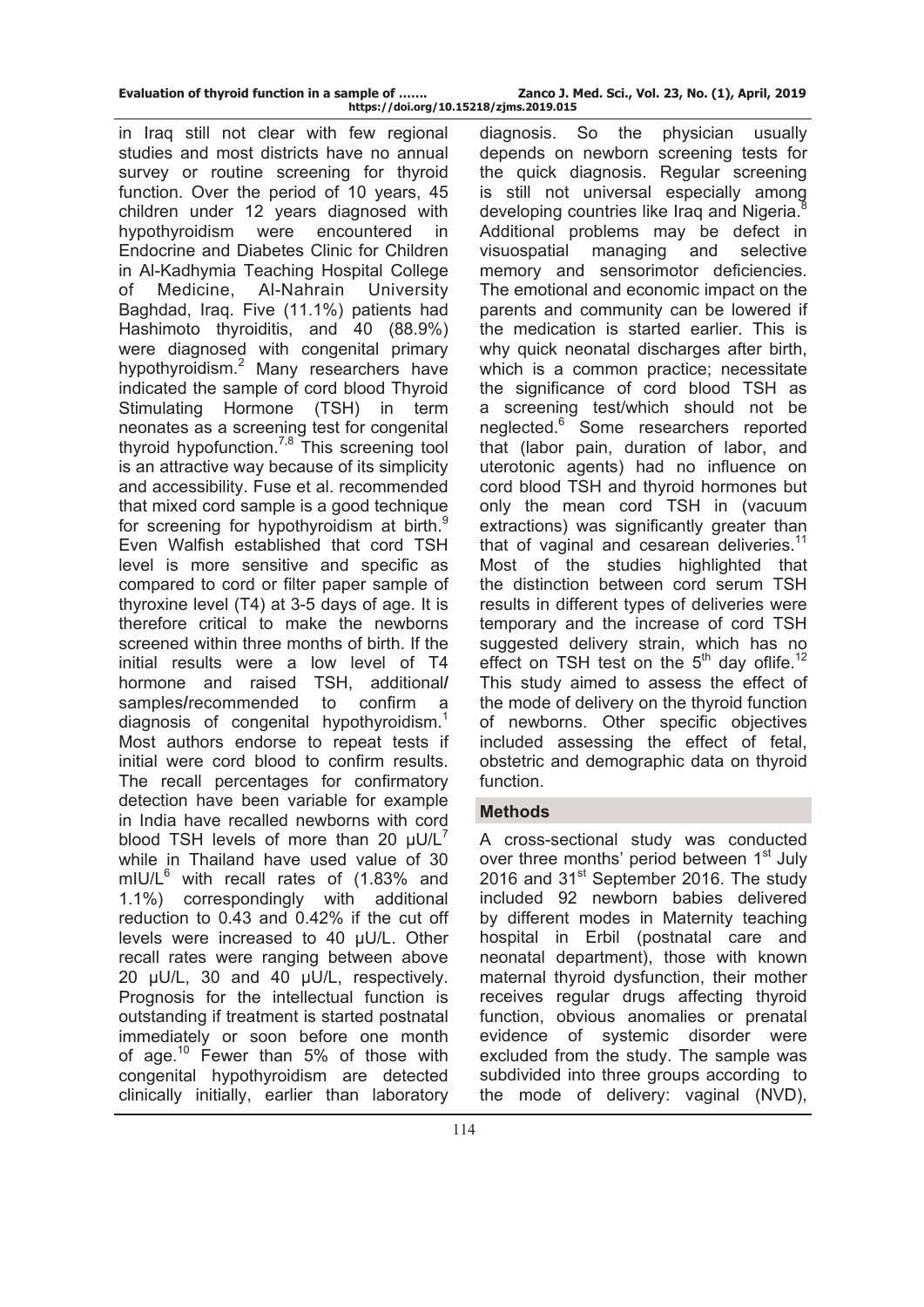|  |  |  | Evaluation of thyroid function in a sample of |
|--|--|--|-----------------------------------------------|
|  |  |  | https://doi.org/                              |

elective cesarean (ECS) and emergency cesarean section (EMCS). Data were collected through history taking including maternal and prenatal important details such as maternal disease, antenatal care, and medications. Thorough physical examination (general and systemic) was carried out on each neonate after birth and on subsequent follow-up visits, to ensure they were healthy and have no obvious abnormality. Apgar scores, weight, length, gestational age assessed by dates or ultrasound, gender, maternal problems (medical or obstetric), birth order and others were registered in the questionnaire form. The pregnant mothers were also assessed for goiter by palpation of the neck while they swallow, the researcher standing behind them during the examination. Prenatal history of thyroid abnormalities or previous ingestion of anti-thyroid medications were recorded. For this study, ethical approved was obtained from the ethical committee of the College of Medicine, Hawler Medical University. Written and verbal consent was taken from mothers or caregivers after discussing the aim of the study. Follow up written arrangements were consequently given to them about the next visit if the initial blood sample was equivocal or results highly suggestive of thyroid dysfunction after discussing the importance of the test. Umbilical cord blood plasma TSH concentration was measured using a two-site immunoenzymo-metric assay and triiodothyronine (T3), and thyroxine (T4) levels were measured using radioimmunoassay. For the present study, we used upper normal TSH level cut off point of more than 10 as abnormal as suggested in many studies regarding initial  $\overrightarrow{C}$  blood TSH.<sup>1,10,13-14</sup> Initial TSH level can be classified into: normal  $(< 10$  mIU/ L) indeterminate (10- 40 mIU/L) hypothyroid (>40 mIU/L) Blood Sampling: Two milliliters of umbilical

(cord)blood was withdrawn by lightly milking a 15-20cm length of the fetal side of the umbilical cord during the first five minutes after the birth of each baby. Two milliliters of venous blood was taken by venipuncture of a peripheral vein of the mother during the first 24 hours. The blood samples were collected into a plain sample bottle tube without added anticoagulant and then permitted to clot then was centrifuged. Later, the analysis was done for thyroid hormones (TSH, T4,T3).

**Statistical analysis:** Data were analyzed by the statistical package for the social sciences (version 23) using a Chi-square test to calculate the Pearson Chi-square to compare proportions. Fisher's exact test was used for small sized samples in the case when the Chi-square test is not suitable. One-way analysis of variance (ANOVA) was used to compare the means of the three groups. A *P* value of 0.05 or less was considered to be significant.

## **Results**

Among 92 newborns included in the study, 56 (60.9%) were males, and 36 (39.1%) were females with a male to female ratio of 1.6:1(Figure 1). They were divided into three groups according to the mode of delivery for the aim of the study: 30 vaginal delivery, 30 EMCS and 32 ECS (Figure 2). The percentage of babies with cord TSH concentration of more than 10 mIU/L were 25 out of 92. Data were analyzed using Chi-square to compare between proportions. Table 1 demonstrates sample distribution among different modes of delivery, and we can see that elective CS is unlikely finding in first-born babies compared to other modes. Fetal distress and maternal hypertension were higher significantly among emergency CS as expected as it may be an indication for the operation. Other obstetrical, neonatal and demographic data were not proportionally related to these deliveries. TSH level varies significantly between groups studied as high proportion of ≥10 were in the vaginal delivery group followed by elective and lastly with a small percentage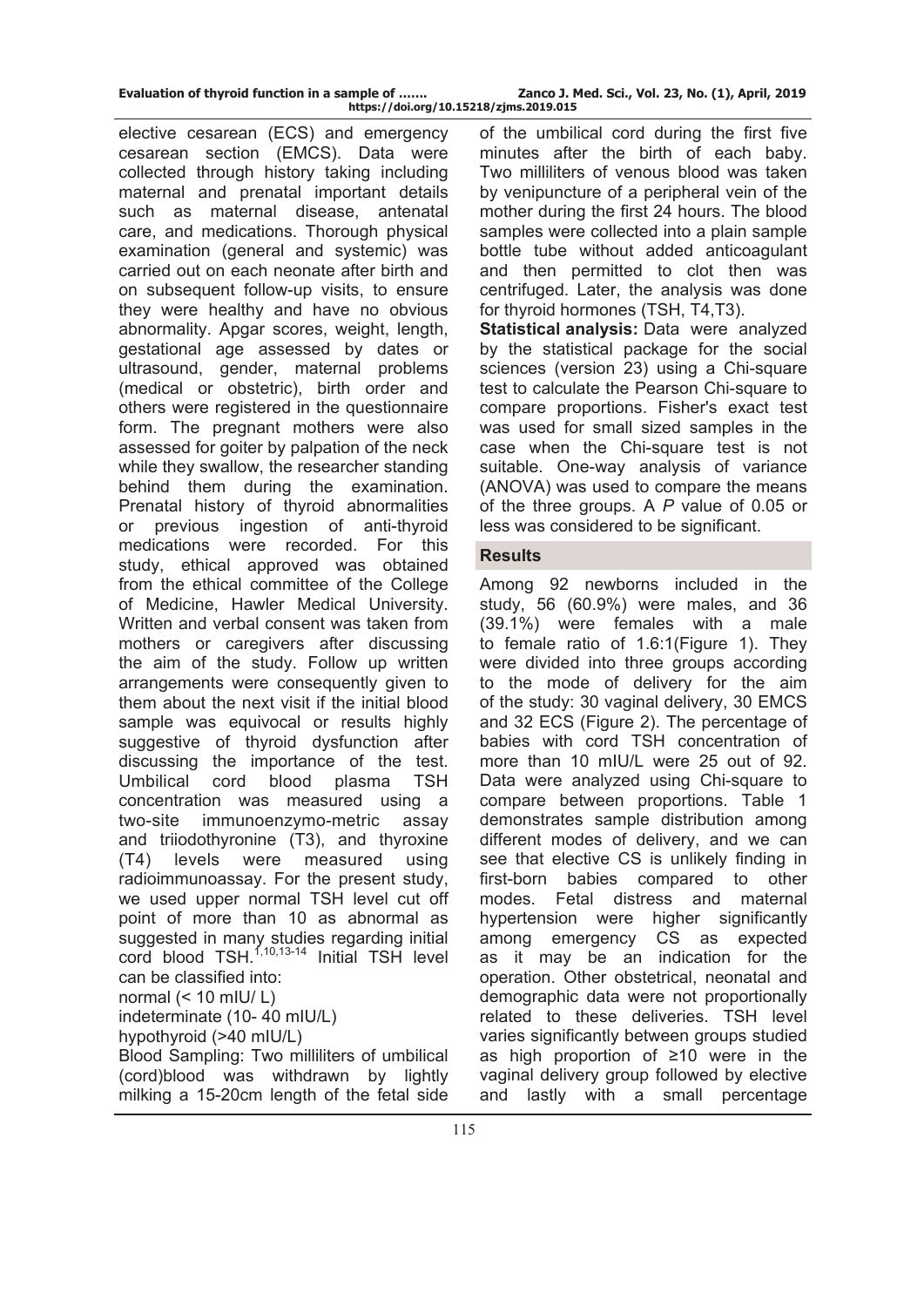**Evaluation of thyroid function in a sample of ……. Zanco J. Med. Sci., Vol. 23, No. (1), April, 2019 https://doi.org/10.15218/zjms.2019.015**

in emergency one. Descriptive analysis reveal mean neonatal TSH level was 9.50 (±12.27) with minimum value was 0.42 while maternal TSH mean was 2.90 (±3.37).

|                       |                  | Mode of delivery, n (%) | P value               |                      |          |
|-----------------------|------------------|-------------------------|-----------------------|----------------------|----------|
| <b>Variables</b>      |                  | <b>ECS</b><br>$n = 32$  | <b>EMCS</b><br>$n=30$ | <b>NVD</b><br>$n=30$ |          |
| Gender                | Male             | 20(62.5)                | 20(66.7)              | 16(53.3)             |          |
|                       | Female           | 12(37.5)                | 10(33.3)              | 14(46.7)             | 0.556    |
| Weight in percentile  | $<$ 10th PC      | 2(6.3)                  | 2(6.7)                | 1(3.3)               |          |
|                       | normal           | 30(93.8)                | 26(86.7)              | 26(86.7)             | $0.464*$ |
|                       | >90th PC         | 0(0)                    | 2(6.7)                | 3(10)                |          |
| Length in percentile  | $<$ 10th PC      | 4(12.5)                 | 0(0)                  | 2(6.7)               |          |
|                       | normal           | 22(68.8)                | 26(86.7)              | 26(86.7)             | $0.169*$ |
|                       | $>90th$ PC       | 6(18.8)                 | 4(13.3)               | 2(6.7)               |          |
| Gestational age       | <37 weeks        | 2(6.3)                  | 4(13.3)               | 4(13.3)              |          |
|                       | 37-42 weeks      | 30(93.8)                | 26(86.7)              | 26(86.7)             | $0.646*$ |
| Time of cord clamp    | $\leq$ 3 min     | 30(93.8)                | 30(100.)              | 30(100.)             |          |
|                       | >3 min           | 2(6.3)                  | 0(0)                  | 0(0)                 | $0.326*$ |
| Birth order           | First            | 2(6.3)                  | 10(33.3)              | 13(43.3)             |          |
|                       | Second           | 6(18.8)                 | 4(13.3)               | 6(20)                | 0.011    |
|                       | >2               | 24(75)                  | 16(53.3)              | 11(36.7)             |          |
| Maternal disease      | PIH <sub>t</sub> | 2(6.3)                  | 6(20)                 | 0(0)                 |          |
|                       | GDM+             | 0(0)                    | 2(6.7)                | 1(3.3)               | $0.013*$ |
|                       | <b>NONE</b>      | 30(93.8)                | 22(73.3)              | 29(96.7)             |          |
| APGAR1                | $\geq 7$         | 20(62.5)                | 18(60)                | 21(70)               |          |
|                       | $<$ 7            | 12(37.5)                | 12(40)                | 9(30)                | 0.702    |
| APGAR5                | $\geq 7$         | 24(75)                  | 26(86.7)              | 28(93.3)             |          |
|                       | <7               | 8(25)                   | 4(13.3)               | 2(6.7)               | $0.144*$ |
| <b>Fetal distress</b> | <b>YES</b>       | 0(0)                    | 6(20)                 | 0(0)                 |          |
|                       | <b>NO</b>        | 32(100)                 | 24(80)                | 30(100)              | $0.002*$ |

| Table 1: Characteristics of the newborns of the studied sample within the groups. |  |  |  |
|-----------------------------------------------------------------------------------|--|--|--|
|                                                                                   |  |  |  |

\* Fisher exact test

† PIH; pregnancy-induced hypertension, GDM; gestational diabetes



Figure 1: Gender distribution of studied newborns.



Figure 2: Percentage of modes of delivery among the studied sample (ECS; elective cesarean section, EMCS; emergency cesarean section, NVD; vaginal delivery).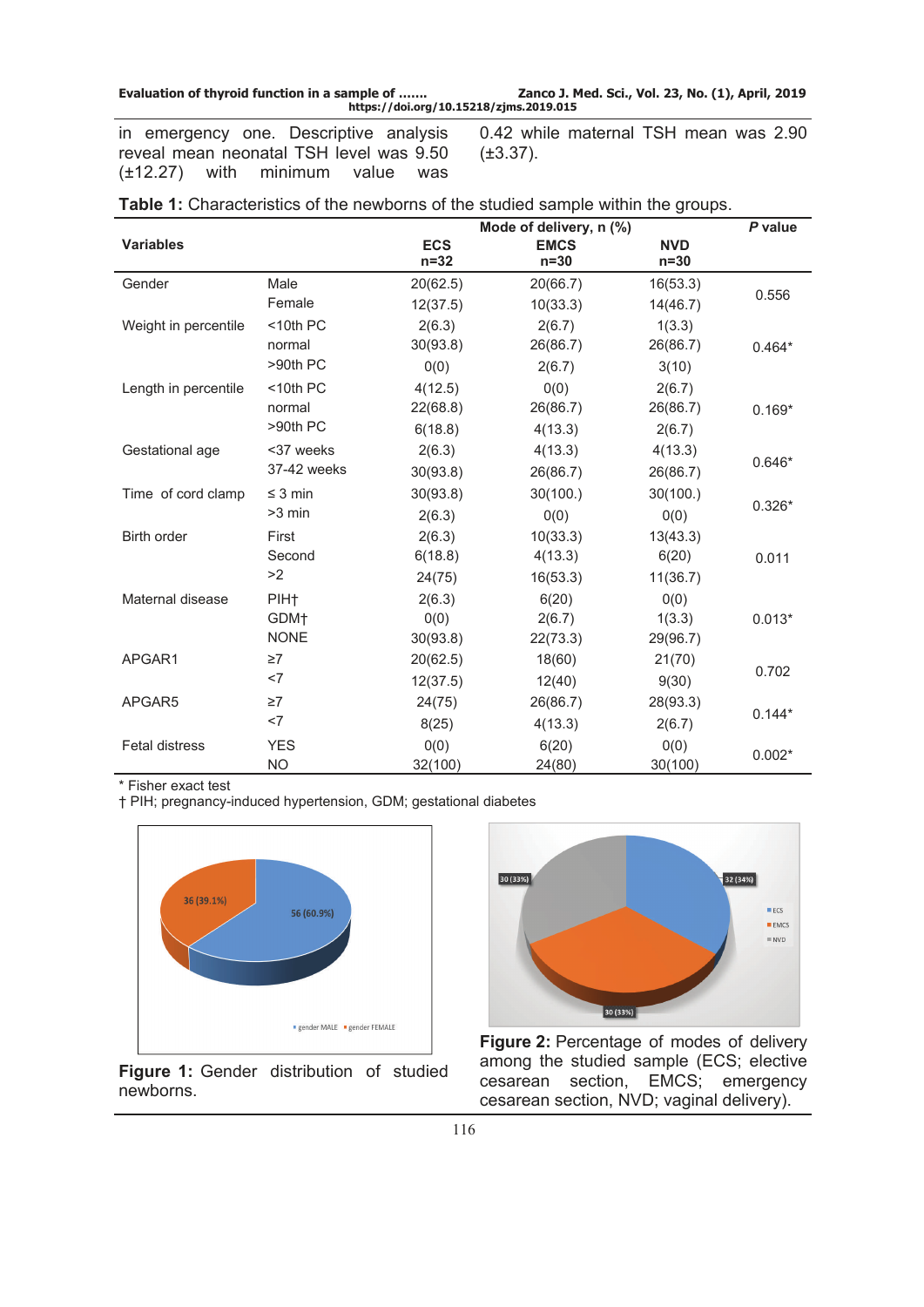| Evaluation of thyroid function in a sample of | Zanco J. Med. Sci., Vol. 23, No. (1), April, 2019 |
|-----------------------------------------------|---------------------------------------------------|
| https://doi.org/10.15218/zjms.2019.015        |                                                   |

One-way ANOVA was used to compare means with their standard deviation. Table 2 shows that mothers who<br>underwent vaginal delivery were underwent vaginal delivery were significantly younger than other groups while the mean weight of their offspring was lower. No significant relation was found between neonatal thyroid function

test and type of delivery but a significant relation of the mode of delivery to maternal T4, T3 and TSH was found. TSH level mainly increased among those undergoing EMCS while T4 and T3 were higher in pregnant women delivered through ECS.

**Table 2:** One way-ANOVA demonstrate the association of mean thyroid related hormones with different modes of delivery.

| <b>Variables</b>      | ECS(a)             | EMCS(b)             | NVD(c)              | P value |
|-----------------------|--------------------|---------------------|---------------------|---------|
| Maternal age          | $30.81(\pm 4.43)$  | $30.06 (\pm 5.84)$  | 26.40(±5.79)        | 0.004   |
| Weight                | $3.06(\pm 0.34)$   | $3.38(0 \pm .49)$   | $3.64 (\pm 0.56)$   | < 0.001 |
| Maternal T4 (nmol/l)* | $109(\pm 13.81)$ b | 95.68(±19.38)a      | $102.52(\pm 15.29)$ | 0.007   |
| Maternal T3 (nmol/l)* | $2.36(\pm 0.59)$ b | $1.72(\pm 1.07)$ ac | $2.11(\pm 0.38)$ b  | 0.004   |
| Maternal TSH (mIU/I)* | $2.43(\pm 1.11)b$  | $4.17(\pm 5.49)$ ac | $2.13(\pm 1.24)$ b  | 0.038   |
| Neonatal T4 (nmol/l)  | 104.39(±15.28)     | 102.50(±20.23)      | 110.93 (±12.15)     | 0.112   |
| Neonatal T3 (nmol/l)  | $0.77(\pm 0.78)$   | $0.94(\pm 1.09)$    | $0.60(\pm 0.19)$    | 0.250   |
| Neonatal TSH (mIU/l)  | $12.32(\pm 18.7)$  | $5.66(\pm 3.79)$    | $10.33(\pm 7.71)$   | 0.091   |

\* a, b and c indicate which means are significantly different from each other via Post-Hoc tests (LSD)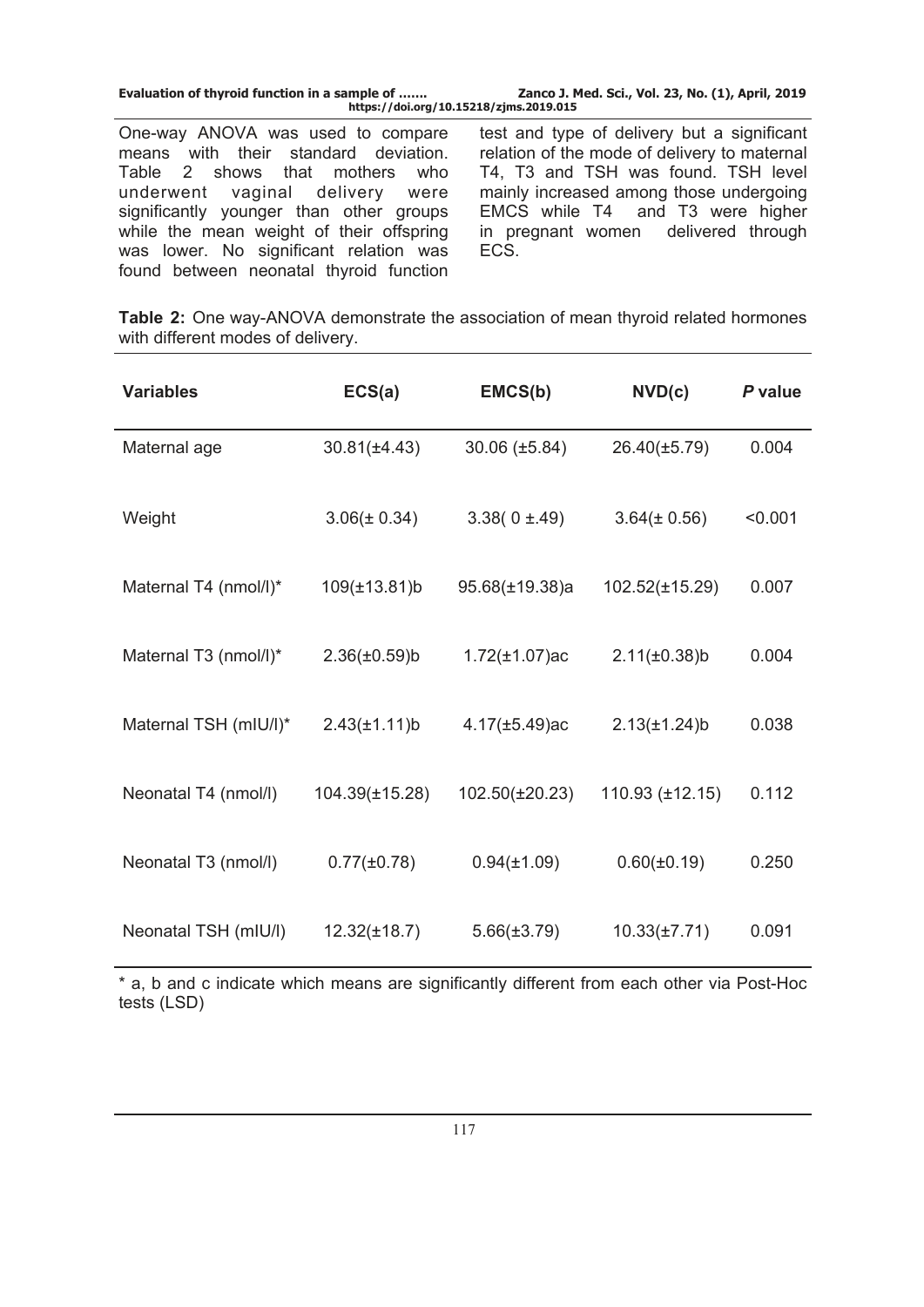| Evaluation of thyroid function in a sample of | Zanco J. Med. Sci., Vol. 23, No. (1), April, 2019 |
|-----------------------------------------------|---------------------------------------------------|
|                                               |                                                   |

**https://doi.org/10.15218/zjms.2019.015**

In Table 3, we can conclude that among all modes of delivery, high neonatal TSH level (≥10) is more among first or second born babies relatively to those birth order of > 2 and all cases of prenatal evidence of placental calcification seen by antenatal ultrasound had high TSH level (≥10).

|                        | <b>Neonatal TSH</b>     |           |          |          |
|------------------------|-------------------------|-----------|----------|----------|
| <b>Variables</b>       |                         | $\leq 10$ | $>10$    | P value  |
|                        |                         | No. (%)   | No. (%)  |          |
| Mode of Delivery       | <b>ECS</b>              | 22(68.8)  | 10(31.3) |          |
|                        | <b>EMCS</b>             | 28(93.3)  | 2(6.7)   | 0.005    |
|                        | <b>NVD</b>              | 17(56.7)  | 13(43.3) |          |
| Weight for PC          | <10th centile           | 4(80)     | 1(20)    |          |
|                        | normal                  | 61(74.4)  | 21(25.6) | $0.266*$ |
|                        | >90th centile           | 2(40)     | 3(60)    |          |
| Length for PC          | <10th centile           | 4(66.6)   | 2(33.3)  |          |
|                        | normal                  | 56(75.7)  | 18(24.3) | $0.446*$ |
|                        | >90th centile           | 7(58.3)   | 5(41.7)  |          |
| <b>Gestational Age</b> | $37$                    | 6(60)     | 4(40)    |          |
|                        | 37-42                   | 61(74.4)  | 21(25.6) | 0.334    |
| Time of cord clamping  | $\leq$ 3 min            | 65(72.2)  | 25(27.8) |          |
|                        | >3 min                  | 2(100)    | 0(0)     | $1*$     |
| Birth order            | First                   | 15(60)    | 10(40)   |          |
|                        | Second                  | 9(56.3)   | 7(43.8)  | 0.021    |
|                        | >2                      | 43(84.3)  | 8(15.7)  |          |
| Maternal disease       | Hypertension            | 8(100)    | 0(0)     |          |
|                        | <b>Diabetes</b>         | 3(100)    | 0(0)     | $0.097*$ |
|                        | None                    | 56(69.1)  | 25(30.9) |          |
| <b>Prenatal US</b>     | Polyhydramnios          | 3(60)     | 2(40)    |          |
|                        | Oligohydramnios         | 6(66.7)   | 3(33.3)  |          |
|                        | Placental calcification | 0(0)      | 3(100)   | $0.024*$ |
|                        | Normal                  | 58(77.3)  | 17(22.7) |          |
| APGAR 1 minute         | ≥7                      | 44(74.6)  | 15(25.4) |          |
|                        | $<$ 7                   | 23(69.7)  | 10(30.3) | 0.614    |
| APGAR 5 minutes        | $\geq 7$                | 58(74.4)  | 20(25.6) |          |
|                        | $<$ 7                   | 9(64.3)   | 5(35.7)  | 0.435    |
| Fetal distress         | Yes                     | 4(66.7)   | 2(33.3)  | $0.661*$ |
|                        | No                      | 63(73.3)  | 23(26.7) |          |

**Table 3:** Neonatal TSH and its association with different variables.

Fisher exact test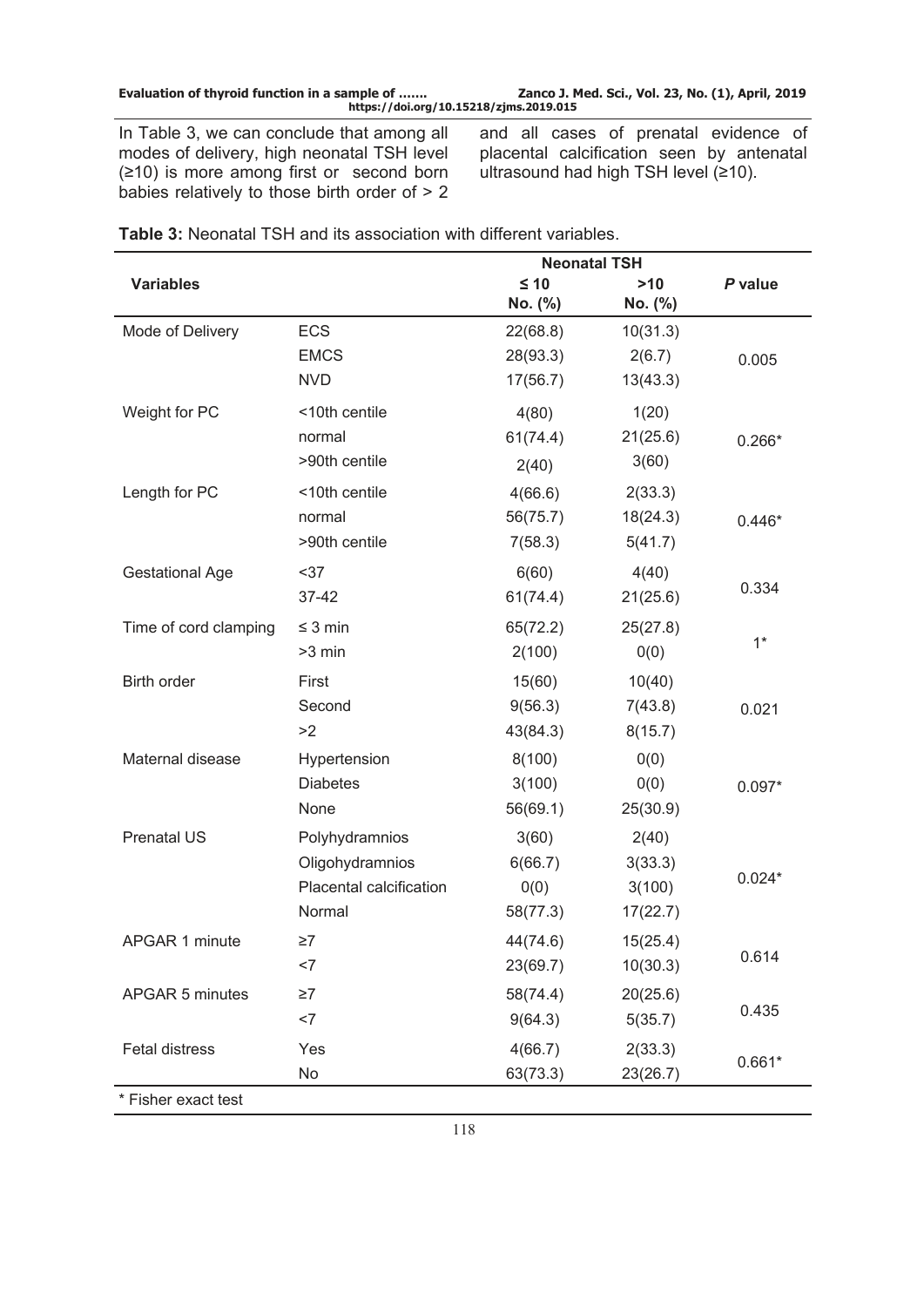#### **Discussion**

The present study used upper normal cord TSH level cut off of more than 10 as abnormal as mentioned before, other studies may use different higher concentration according to their national program of screening. Normal cord TSH values show a wide range from 1.0 and may even reach up to 28.9 mlU/l from birth till the fourth day in term babies.<sup>1</sup> Mean neonatal TSH level was 9.50±12.27 while maternal TSH was far lower and other hormones mean levels were within normal range. The high percentage of those with TSH > 10 mIU/L group may not be a major problem as normal upper limit values may reach up to 30 but need to be evaluated by further studies as first cord sample usually have lower concentration compared to next days.<sup>8</sup> Nearly such levels (33.6% and  $35.56\%$ ) were founded in Manipur<sup>1</sup> and Nepal<sup>15</sup> consecutively. Mean weight was higher within the vaginally delivered babies while this was not the case regarding the mean length. When we plot weight and length on percentile, no evidence of significant association noticed even with thyroid assessment tests. Hyman SJ et al. support the idea that endocrine disorders especially hypothyroidism is more common among preterm, low birth weight (LBW) babies.16 Sometimes cases may be missed because of delayed elevation of TSH in premature and LBW infants, that were not excluded in this recent study.<sup>10</sup> Prematurity is not a contributing factor related to congenital hypothyroidism as revealed in results but only may delay the diagnosis because of low initial TSH levels. This agrees with Amash et al. in a study conducted in Baghdad during a one-year period with the incidence of high TSH level was 2% among preterm compared to full-terminfants(0.7%) among vaginally delivered babies and even lower among the operated group with no strong association.17 Tehrani et al. declared that there is no relation of gestational age with TSH and other thyroid hormones in a study included 90 newborns**/**in postnatal care unit

in Kowsar hospital in Qazvin, Iran.<sup>12</sup> The study designed to detect any abnormal neonatal thyroid tests to different modes of childbirth but no significant results compared to strong association with maternal thyroid dysfunction (T3, T4, TSH) as it is higher within the elective group. Contradicting what Amash et al. reported that type of delivery is not related when studied TSH level only.<sup>17</sup> International journal of endocrinology and metabolism published an article stated that different styles of delivery significantly and even highly associated with TSH, T4 and T3 level (all were higher within the elective group) which support these study findings. Some other previous studies revealed that there was no relation between cord thyroid hormone values and the delivery route, labor duration or using uterotonic medications. $18$  Many researchers<sup>19,20</sup> concluded there is no statistically significant difference between the total cord T3 and T4 levels in newborns and their mothers following either vaginal or ECS, but the difference may become significant after recall test a few days later. Those with assisted deliveries had higher median TSH levels as compared with unassisted deliveries. The group of infants born via ECS had higher TSH levels of borderline statistical significance.<sup>20</sup> The increase in serum thyrotropin level during the early minutes after birth is due to exposure of neonates to the cold extrauterine environment. Infants delivered by cesarean section have lower axillary, and skin temperature than those delivered per vaginum. Therefore, the lower body temperature of the neonate in the cesarean section may be a stimulus for the higher TSH levels, which evokes increased secretion of T4 and T3 by the thyroid.<sup>10</sup> No history of fetal distress and a low Apgar score is associated with the type of childbirth or thyroid function abnormality. Few studies demonstrate the effect of fetal distress with the route of delivery, but Apgar score was studied and was not of important value in relation to thyroid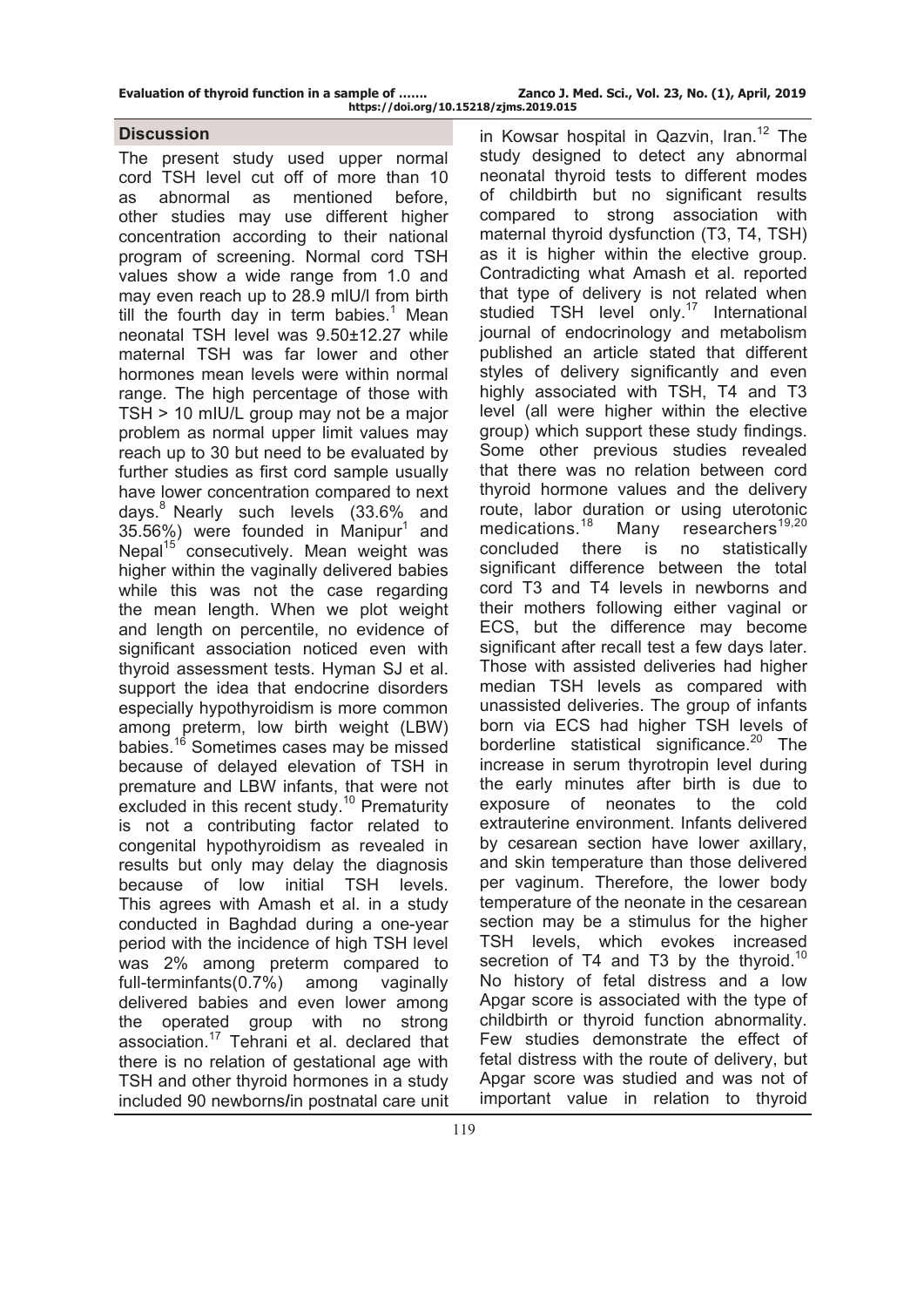function tests.<sup>12</sup> Previous data suggest that lower T4 and T3 levels are mainly due to lower TSH levels in asphyxiated newborns (Apgar score less than 7); also, peripheral metabolism of T4 in asphyxiated neonates (low Apgar) can be reformed due to low T3.<sup>21,22</sup> Neonates of mothers giving birth to their first child had higher TSH concentrations compared to mothers who were multiparous $^{22,23}$ , but this was result in this study as firstborn babies have higher TSH levels and this may be attributed to choosing the upper limit of 10 mU/ml. Maternal disease during pregnancy and blood glucose were variable significantly among the studied sample, but only evidence of placental calcification through ultrasound was the only factor that affects and may lead to abnormal thyroid performance in offspring. No available previous studies $^{22}$  support this, but we can explain it through the relation of fetal distress with placental calcification. Although no relation was founded in this study between neonatal thyroid hormones and gestational diabetes and hypertension, Herbstman et al. showed Infants of maternal gestational induced hypertension and or preeclampsia had a significant reduction in umbilical cord total and free T4 level.<sup>20</sup>

# **Conclusion**

High cord blood TSH level (> 10 mIU/L) were noticed in large proportions of screened newborns mainly those products of ECS and vaginal delivery compared relatively to emergency one, but this needs recall test after few days to exclude hypothyroidism.

## **Competing interests**

The authors declare that they have no competing interests.

## **References**

1. Sangeeta N, Kamala L, Karki P, Basar G, Kumar YI, Singh LR, et al. Assessment of umbilical cord TSH in term neonates in Manipur. IOSR-JDMS 2013; 9(1):14–7.

- 2. Nasheiti NA. Childhood hypothyroidism in Iraq: A retrospective study. Int J Endocrinol Metab 2005; 3:136–9.
- 3. Bernal J. Thyroid hormones and brain development. Vitam Horm 2005; 71:95–122.
- 4. Zoeller TR, Dowling AL, Herzig CT, Iannacone EA, Gauger KJ, Bansal R. Thyroid hormone, brain development, and the environment. Environ Health Perspect 2002;110(Suppl 3):355– 61.
- 5. John J, Abraham A, Sahu S. Umbilical cord blood TSH: a predictor of congenital hypothyroidism. Indian J Physiol Pharmacol 2013; 57(4):452–3.
- 6. Sanghvi U, Diwakar KK. Universal newborn screening for congenital hypothyroidism. Ind Pediatr 2008; 45:331–2.
- 7. Manglik AK, Chatterjee N, Ghosh G. Umbilical cord blood TSH levels in term neonates: A screening tool for congenital hypothyroidism. Indian Pediatr 2005; 42: 1029–32.
- 8. Ugege MO, Airede KI, Jiya NM. Thyroid function profile in cord blood and postnatal changes at 24 and 72hours in healthy term Nigerian neonates. Niger J Paed 2014; 41(3):209–14.
- 9. Fuse Y, Wakae E, Nemoto Y, Uga N, Tanaka M, Maeda M, et al. Influence of perinatal factors and sampling methods on TSH and thyroid hormone levels in cord blood. Endocrinol Jpn 1991; 38(3):297–302.
- 10. Rose SR, Brown RS, Wilkins L. Update of Newborn screening and therapy for congenital hypothyroidism. Pediatrics 2006; 117: 2290–303.
- 11. Shi LX, Ma QL, Zhang JX. Influence of perinatal factors and sampling methods on thyroid stimulating hormone and thyroid hormone levels in cord blood. Zhonghua Fu Chan KeZaZhi 1994; 29:714–6.
- 12. Tehrani FR, Aghaee M, Asefzadeh S. The comparison of thyroid function tests in cord blood following cesarean section or vaginal delivery. Int J Endocrinol Metab 2003; 1:22–6.
- 13. Devi AR, Naushad SM. Newborn screening in India. Indian Pediatr 2004; 71:157–60.
- 14. Kaur G, Srivastav J, Jain S, Chawla D, Chavan BS, Atwal R, et al. Preliminary report on neonatal screening for congenital hypothyroidism, congenital adrenal hyperplasia and glucose-6-phosphate dehydrogenase deficiency: A Chandigarh experience. Indian J Pediatr 2010; 77:969–73.
- 15. Agrawal K. Levels of T4 and TSH in mothers and newborns. Health Renaissance 2013; 11(1):6–10.
- 16. [Hyman SJ](https://www.ncbi.nlm.nih.gov/pubmed/?term=Hyman%20SJ%5BAuthor%5D&cauthor=true&cauthor_uid=21981950), [Novoa Y](https://www.ncbi.nlm.nih.gov/pubmed/?term=Novoa%20Y%5BAuthor%5D&cauthor=true&cauthor_uid=21981950), [Holzman I](https://www.ncbi.nlm.nih.gov/pubmed/?term=Holzman%20I%5BAuthor%5D&cauthor=true&cauthor_uid=21981950). Perinatal endocrinology: Common endocrine disorders in the sick and premature newborn. Pediatr Clin North Am 2011; 58(5):1083–98.
- 17. Ammash SI, Aldoree F, Sulaiman TI, Al-Jumaily A, Mahmood. Pilot study on neonatal screening for congenital hypothyroidism in Iraq. Fac Med Baghdad 2008; 50(4):416–9.